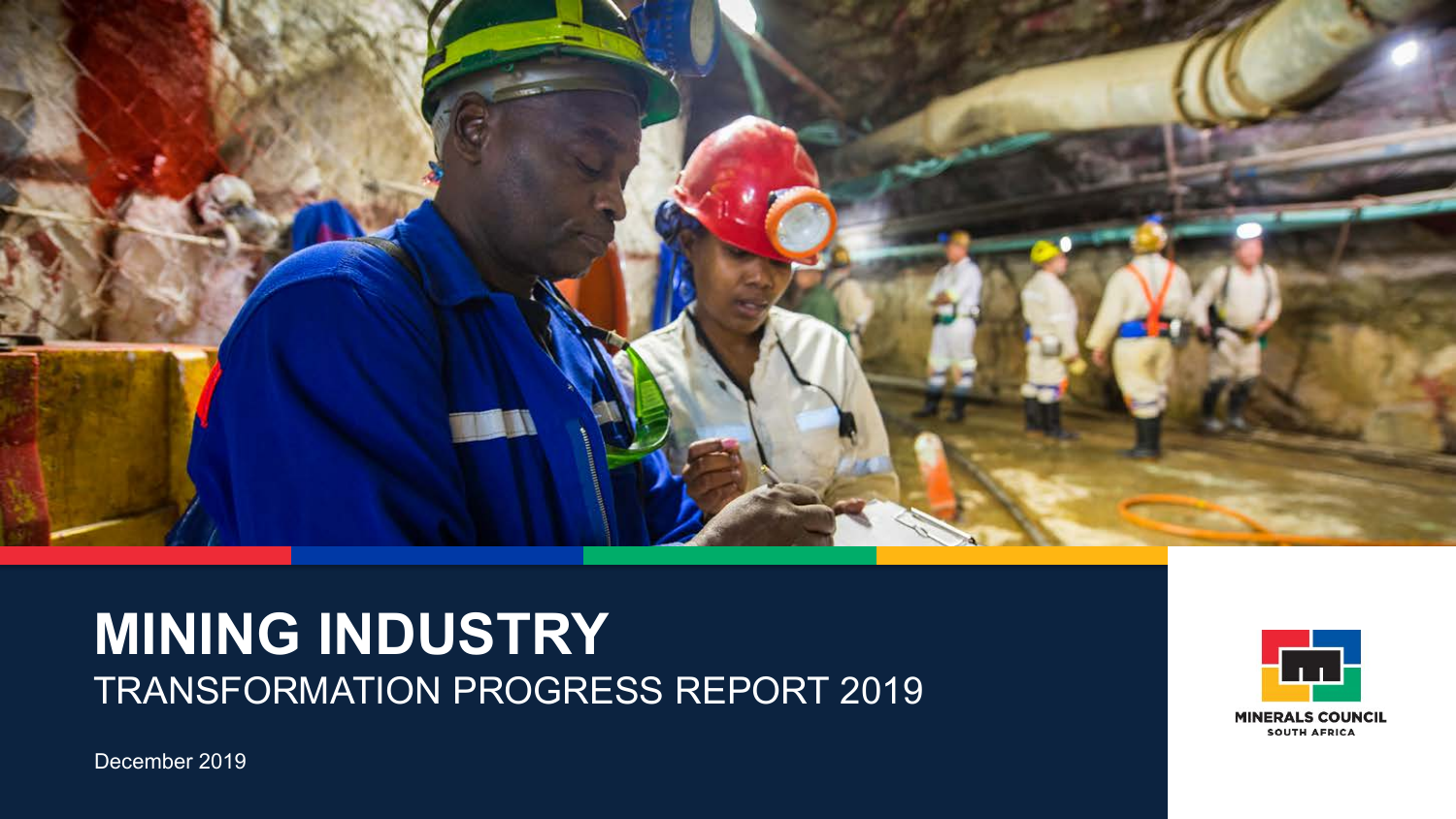### **MINING INDUSTRY TRANSFORMATION PROGRESS REPORT 2019**

The Minerals Council South Africa commissioned advisory firm Moshe Capital to conduct a survey of industry transformation and community development performance amongst its members.

The 2018 Mining Charter compliance reports of 32 member companies, as submitted to the Department of Minerals Resources and Energy in March 2019, were used to compile this survey.

The 32 members that responded to the request represent 79.5% of the total industry, as measured by employee headcount, and 93% of the employee base of members of the Minerals Council.

The objective of the survey is to understand progress in transformation when measured against Mining Charter 2010 on five key transformation elements (Ownership, Procurement, Employment Equity, Human Resource Development, and Mine Community Development).

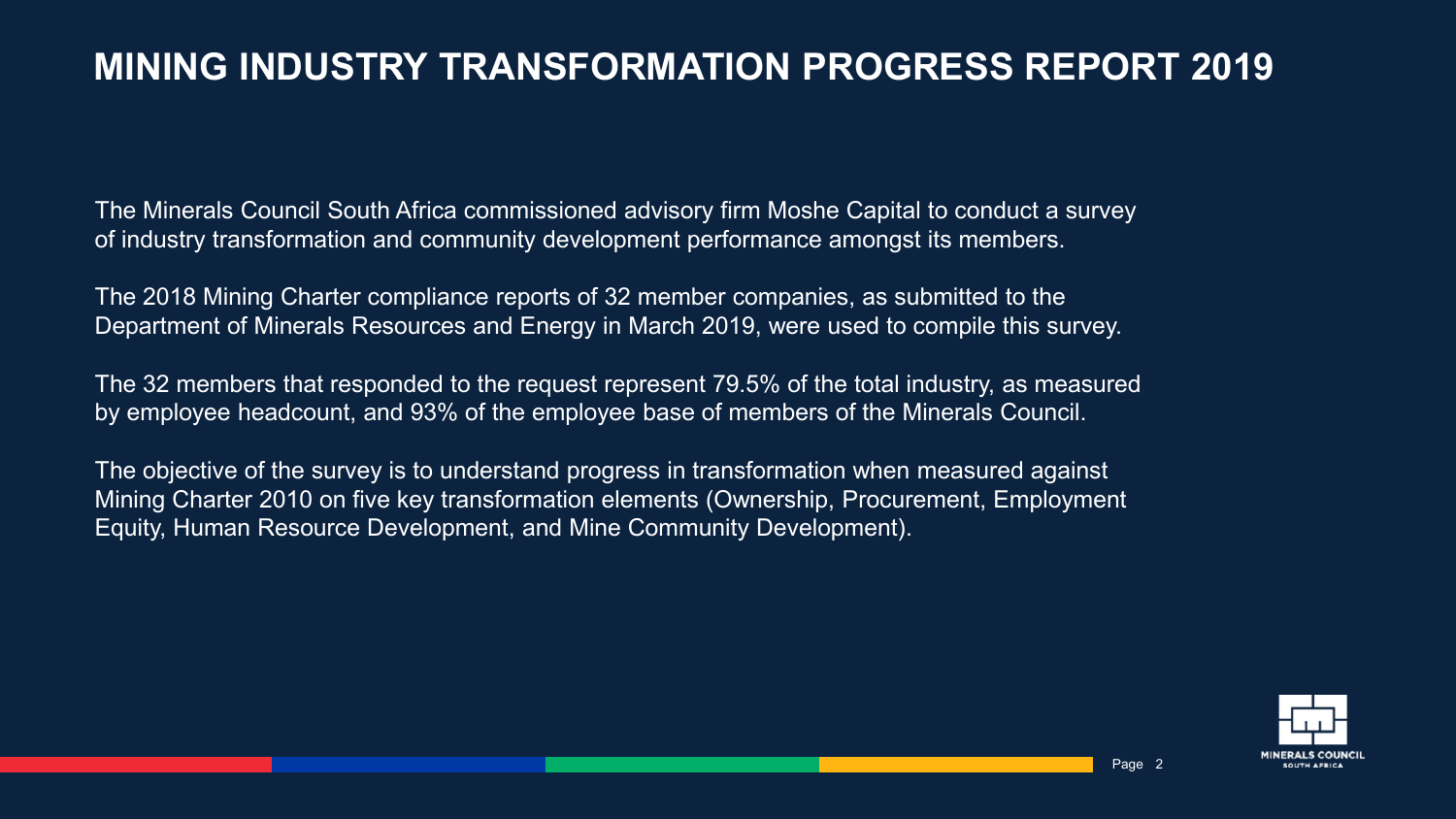## **SUMMARY OF FINDINGS ACROSS THE FIVE CATEGORIES**

| <b>Element</b>                     | <b>2010 Compliance Target</b>                                            | % Weighted Av. |
|------------------------------------|--------------------------------------------------------------------------|----------------|
| Ownership                          | 26% HDSA ownership                                                       | 39.2           |
|                                    | 26% Effective ownership/ meaningful economic participation               | 23.7           |
| <b>Employment Equity</b>           | 40% of Top Management                                                    | 58.2           |
|                                    | 40% of Senior Management                                                 | 52.8           |
|                                    | 40% of Middle Management                                                 | 61.4           |
|                                    | 40% of Junior Management                                                 | 70.5           |
|                                    | 40% of Core & Critical Skills                                            | 78.7           |
| <b>Procurement and</b>             | 40% of Capital Goods                                                     | 75.4           |
| <b>Enterprise Development</b>      | 70% of Services spend                                                    | 75.1           |
|                                    | 50% Consumable Goods                                                     | 79.0           |
|                                    | 0.5% of procurement value (capital goods) – from Multinational Suppliers | 1.4            |
| <b>Human Resources Development</b> | 5% of annual payroll in skills development                               |                |
| <b>Mine Community Development</b>  | 100% Community consultation and collaboration                            | 89.0           |
|                                    | 1% of NPAT                                                               | 2.7            |

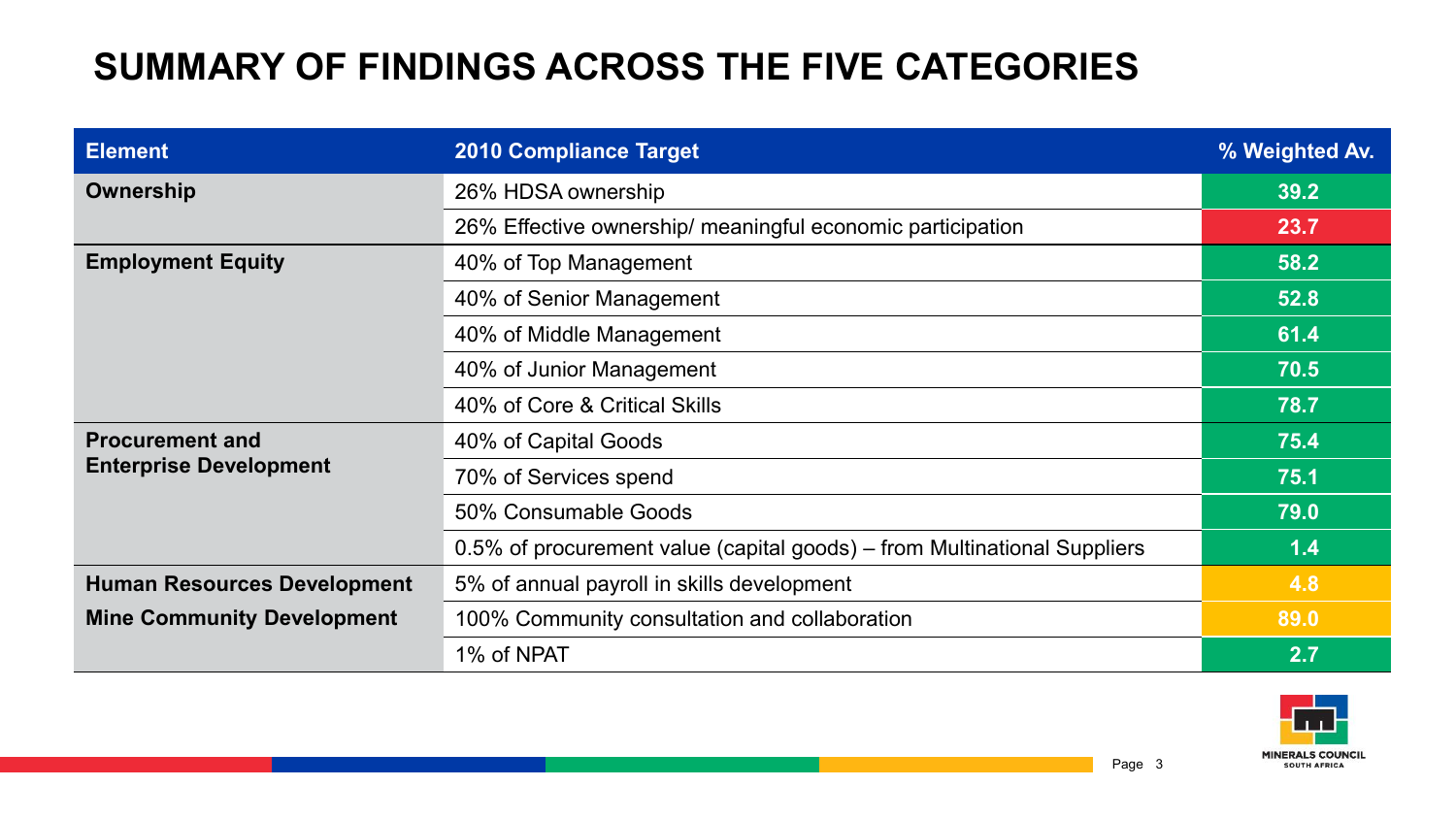### **AVERAGE HDSA OWNERSHIP**  BASED ON 2018 DATA SUBMISSION IS 39.2%1



#### Average HDSA ownership exceeds the minimum 26% target as per the Mining Charter 2010

Source: Minerals Council

1. % HDSA ownership weighted on employee numbers

Community shareholding has a high contribution from Royal Bafokeng Holdings (100%), Anglo American Platinum (16.8%), Impala Platinum (21.9%) and African Rainbow Mineral's Iron Ore and Manganese operations (34.3%)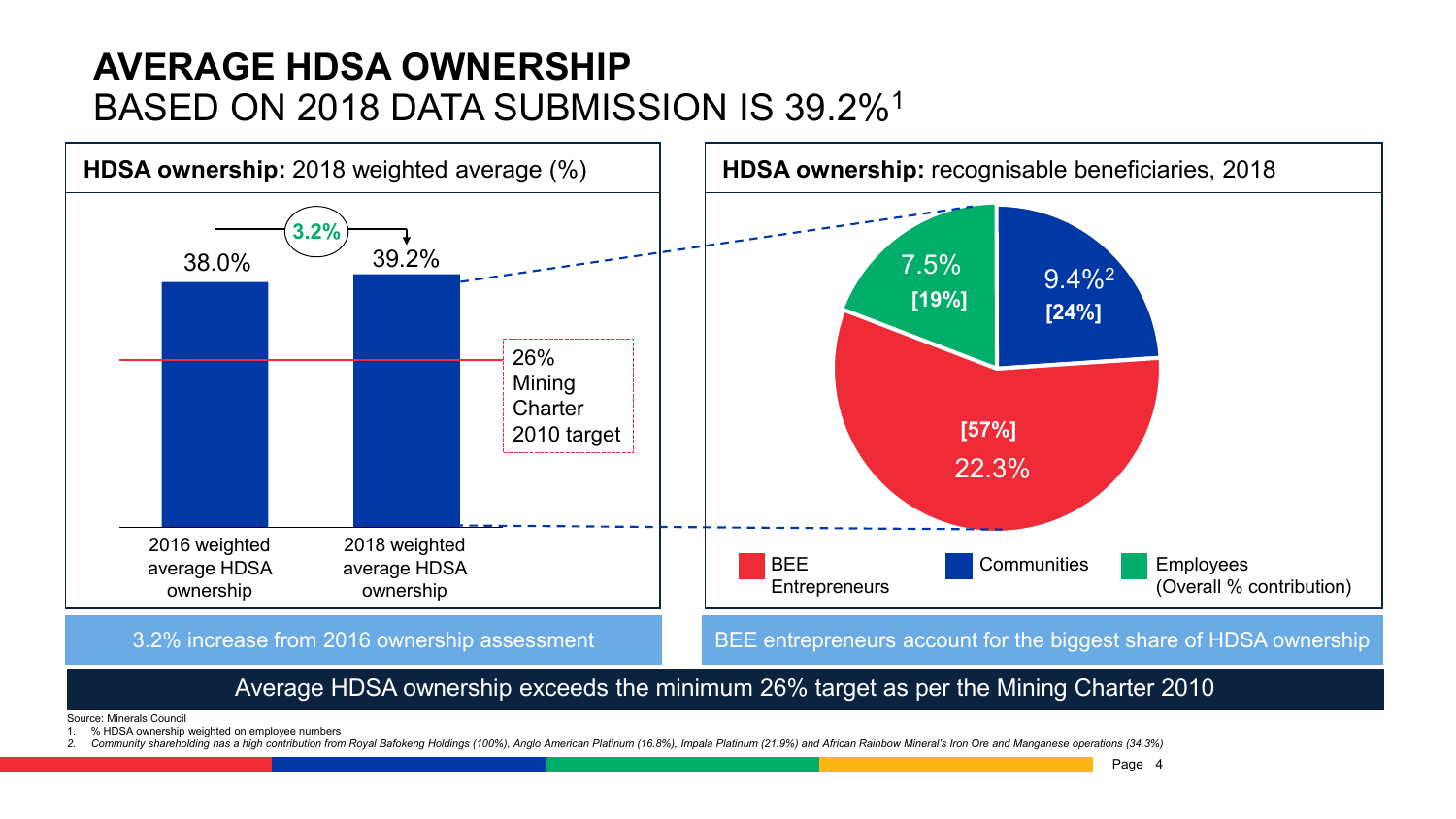### **80 OUT OF 93 MINING RIGHT HOLDERS ANALYSED** MET MINIMUM 26% HDSA OWNERSHIP



*1.Meaningful economic participation includes the flow of cash to an identifiable BEE partner throughout the term of the investment, full participation of the BEE partner at annual general meetings and ability to exercise the voting rights*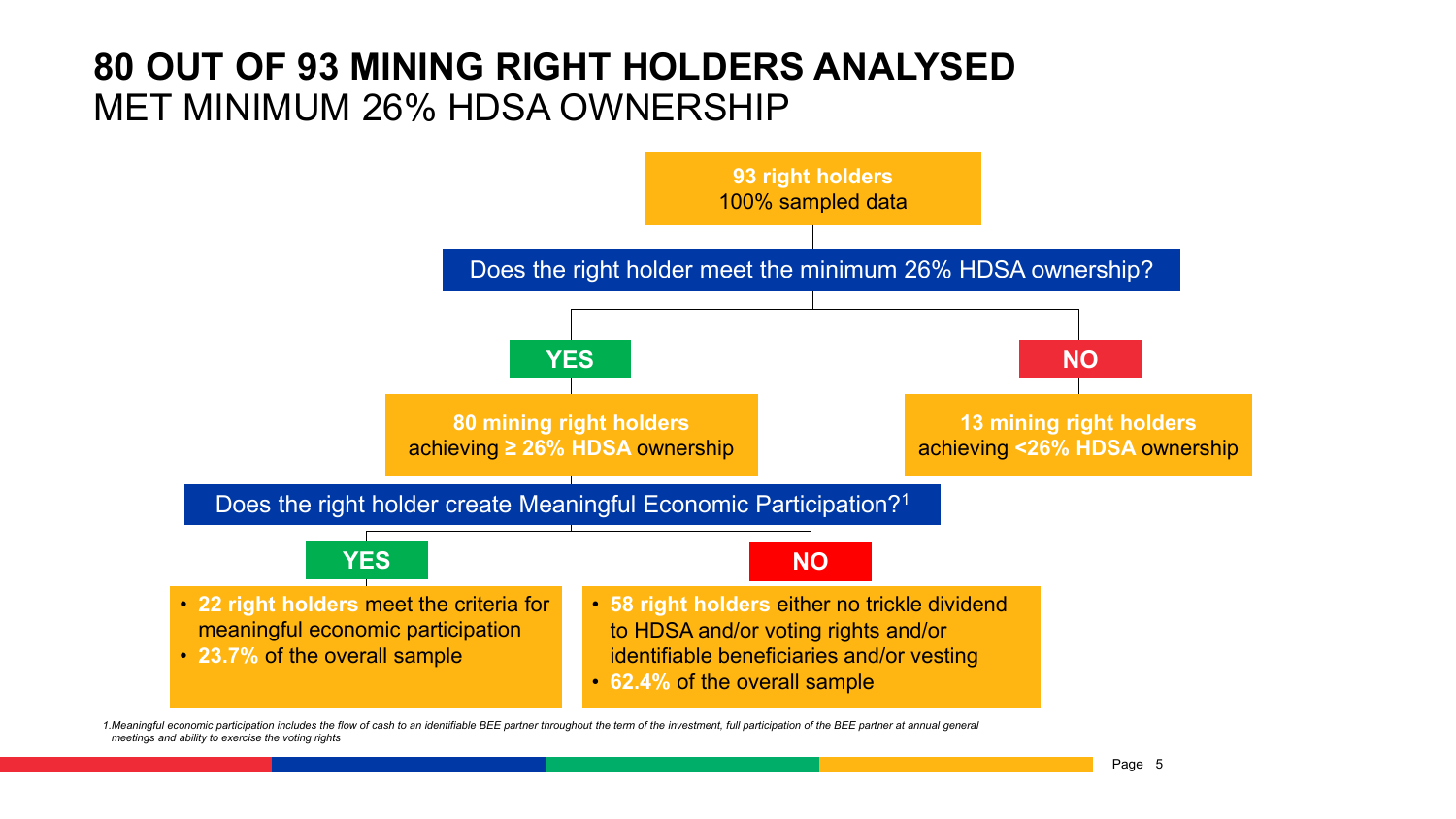## **OVERALL PROPORTIONAL PROCUREMENT EXPENDITURE ON BEE**  ENTITIES EXCEEDS TARGETS SET OUT IN MINING CHARTER 2010

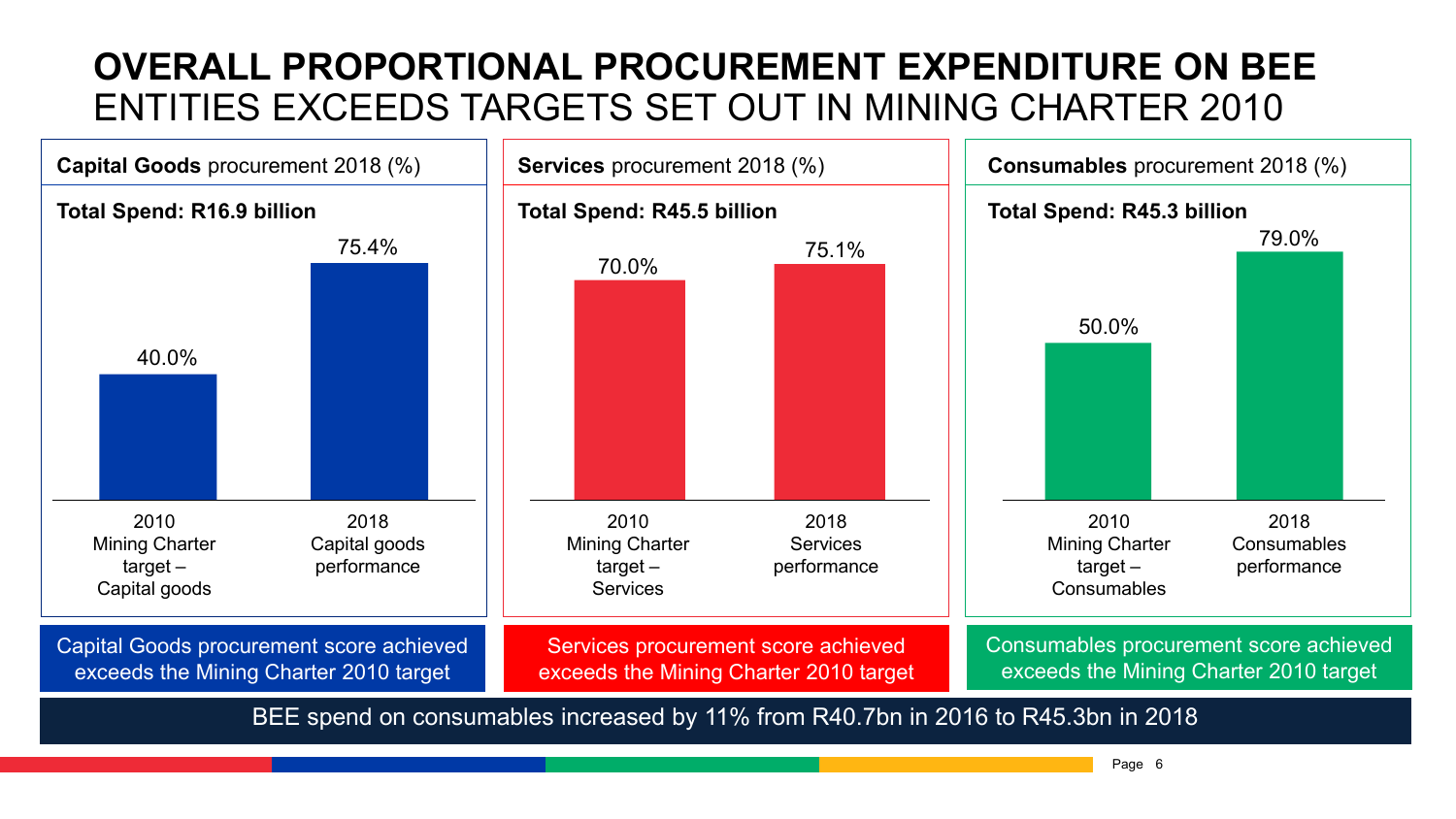#### **MINING CHARTER 2018 INTRODUCES INCLUSION OF WOMEN, YOUTH AND**  HISTORICALLY DISADVANTAGED PERSONS-OWNED AND CONTROLLED COMPANIES

|                                                          | <b>Mining Charter 2010</b>        | <b>Mining Charter 2018 requirements</b>                                         | <b>Major changes</b>                              |
|----------------------------------------------------------|-----------------------------------|---------------------------------------------------------------------------------|---------------------------------------------------|
| <b>Capital Goods</b>                                     | $\geq$ 40.0% from BEE<br>entities | • Procure 70.0% locally manufactured mining goods<br>with a 60.0% local content | Consolidation of capital goods and<br>consumables |
|                                                          |                                   | • 21.0% from HDP-owned and controlled                                           | 60.0% Local content                               |
| $\geq 50.0\%$ from BEE<br><b>Consumables</b><br>entities |                                   | 5.0% from women or youth-owned and controlled                                   | HDP-owned and controlled companies                |
|                                                          |                                   | companies                                                                       | Women and youth-owned and controlled              |
|                                                          |                                   | 44.0% from BEE compliant companies                                              | companies                                         |
| <b>Services</b>                                          | $\geq$ 70.0% from BEE             | • Procure 80.0% services from South African                                     | HDP-owned and controlled companies                |
|                                                          | entities                          | companies                                                                       | Women and youth-owned and controlled              |
|                                                          |                                   | 50.0% from HDP-owned and controlled companies                                   | companies                                         |
|                                                          |                                   | • 15.0% from women-owned and controlled companies                               |                                                   |
|                                                          |                                   | 5.0% from youth-owned and controlled companies                                  |                                                   |
|                                                          |                                   | 10.0% from BEE complaint companies                                              |                                                   |

Mining right holders are expected to comply with procurement targets within 5 years



Sources: Mining Charter 2018 (GOVERNMENT GAZETTE, 27 September 2018) 1. Historical Disadvantaged Persons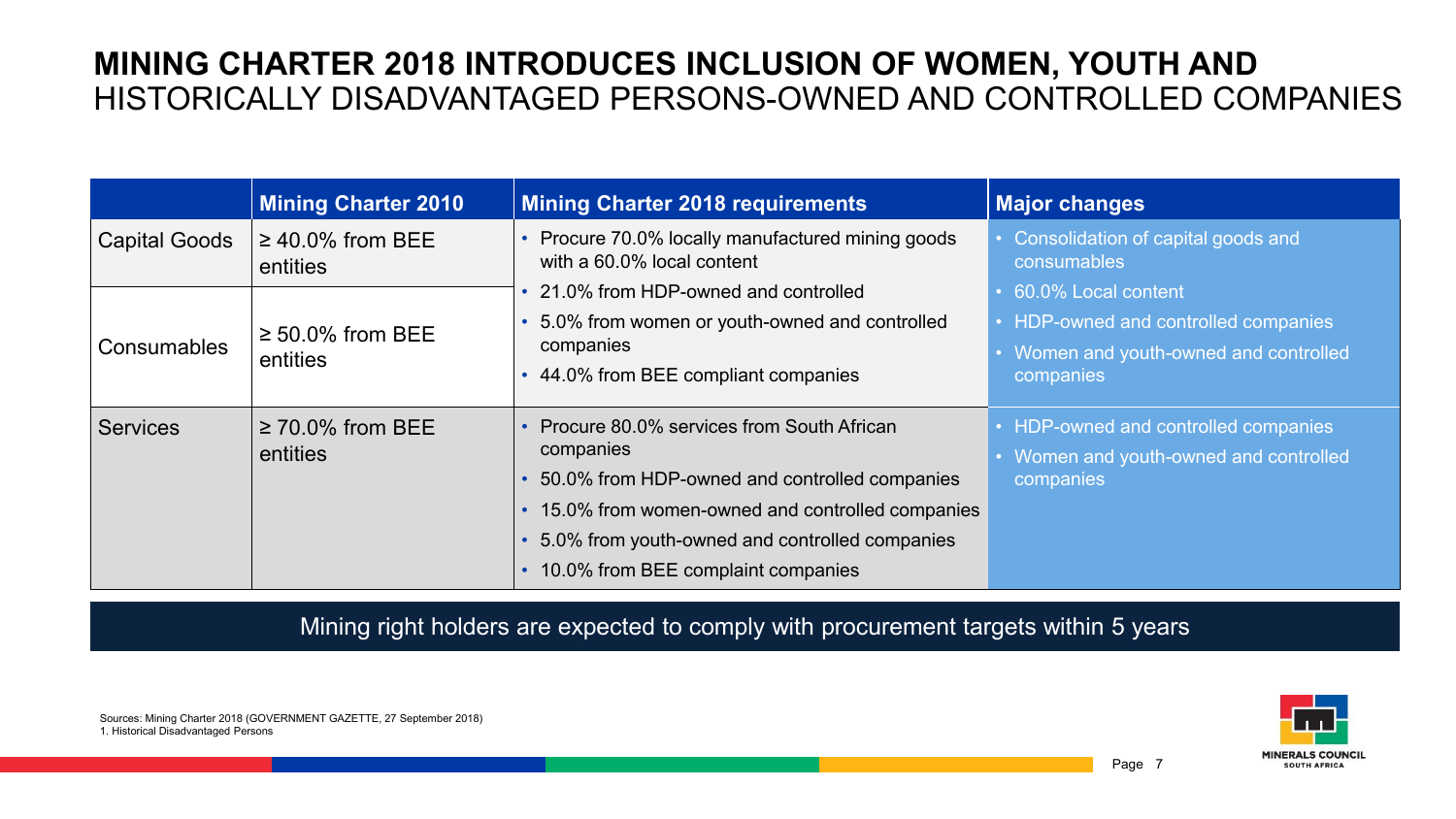#### **HDSA REPRESENTATION IN MANAGEMENT POSITIONS IS >40%** ACROSS ALL MANAGERIAL LEVELS, FROM TOP TO JUNIOR MANAGEMENT



HDSA representation increases in lower management levels

**MINERALS COUNCII** SOUTH AFRICA

Sources: Minerals Council 2018 data submission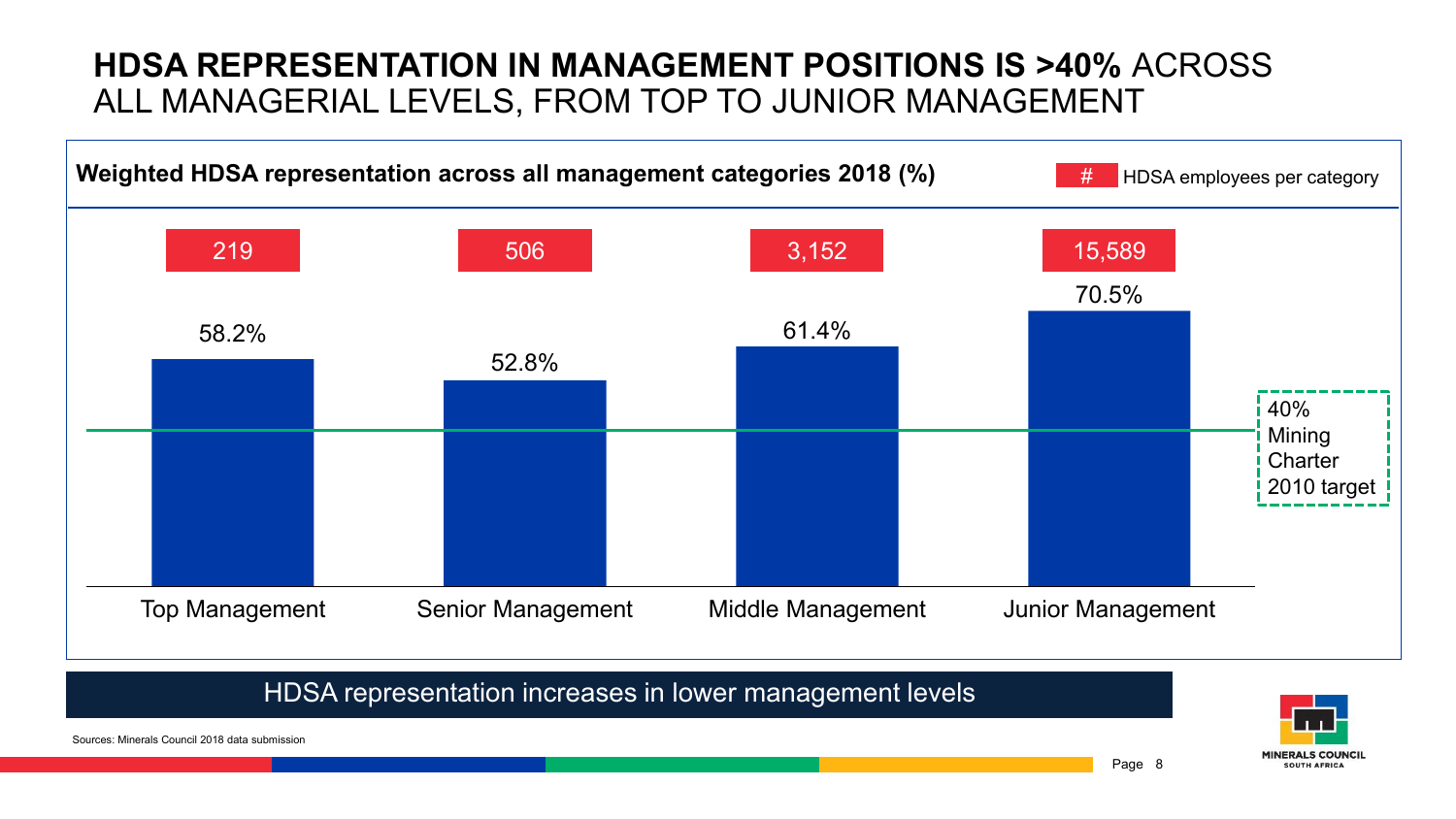### **2018 SAMPLE SHOWS GENDER AND RACE REPRESENTATION**  AT ALL MANAGEMENT LEVELS



- Females are underrepresented across all management categories
- White males still dominate strategic positions (Top 38% and Senior Management 47%)

Sources: Minerals Council 2018 data submission 1. White males includes foreign nationals

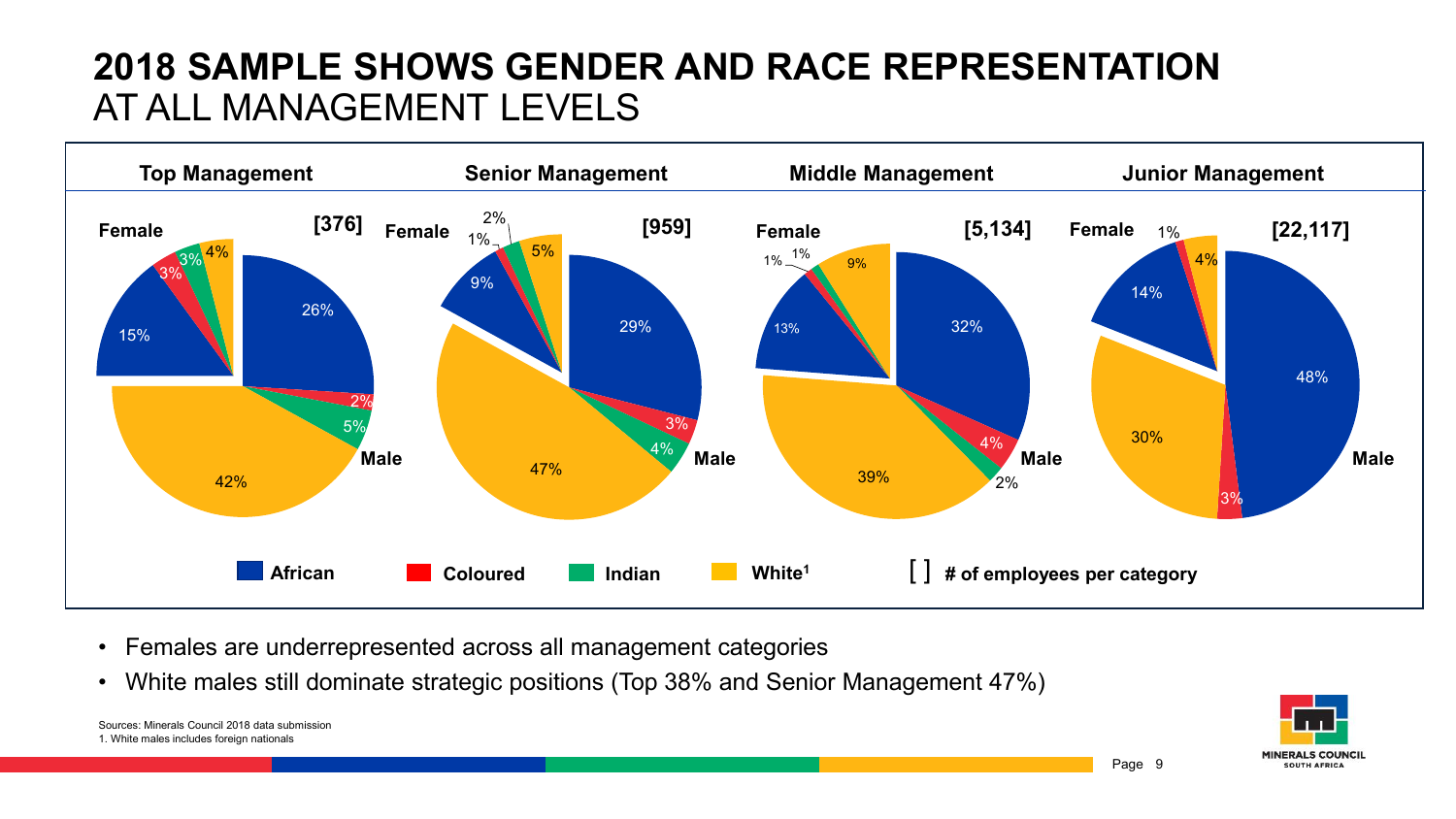### **HDSA REPRESENTATION AT TOP MANAGEMENT LEVEL IS HIGHEST**  COMPARED TO OTHER SECTORS

#### **EE compliance, mining versus other industries 2018 (%)**



• Female representation for Top and Senior Management is < 30% across comparable sectors

• Top management in Minerals Council 2018 data comprises of board members, however for comparative sectors Top Management refers to executive. This could explain why the HDSA representation decreases for the Mining 2018 submission from Top to Senior Management whereas it increase for the comparative sectors

• Senior Management in Mining 2018 submission comprises of executive team

CEE – Council for Employment Equity

2. Includes African, Coloured, Indian Male and African, Coloured, Indian and White Females Sources: Commission for Employment Equity Annual Report (2018 – 2019)

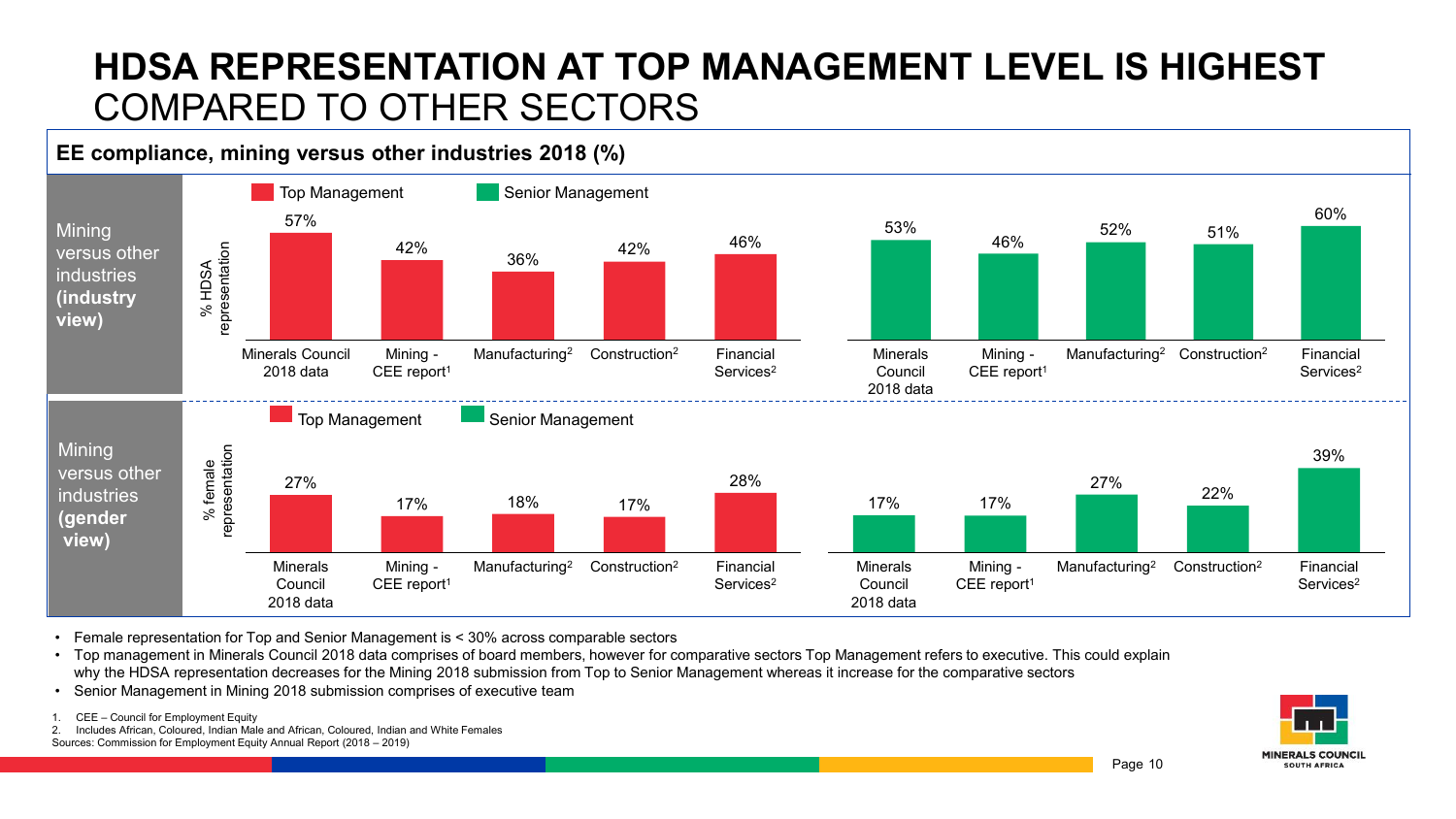### **2018 SAMPLE SHOWS HRD EXPENDITURE OF 4.8% OF**  ANNUAL HDSA PAYROLL



- 2018 HRD spend was R3.3 billion, which is 4.8% of the annual HDSA payroll of R67.6 billion incurred by the mining right holders
- 70% of mining right holders analysed comply with the HRD expenditure target

#### 13% reduction in the HRD spend as % of annual HDSA payroll between 2016 and 2018

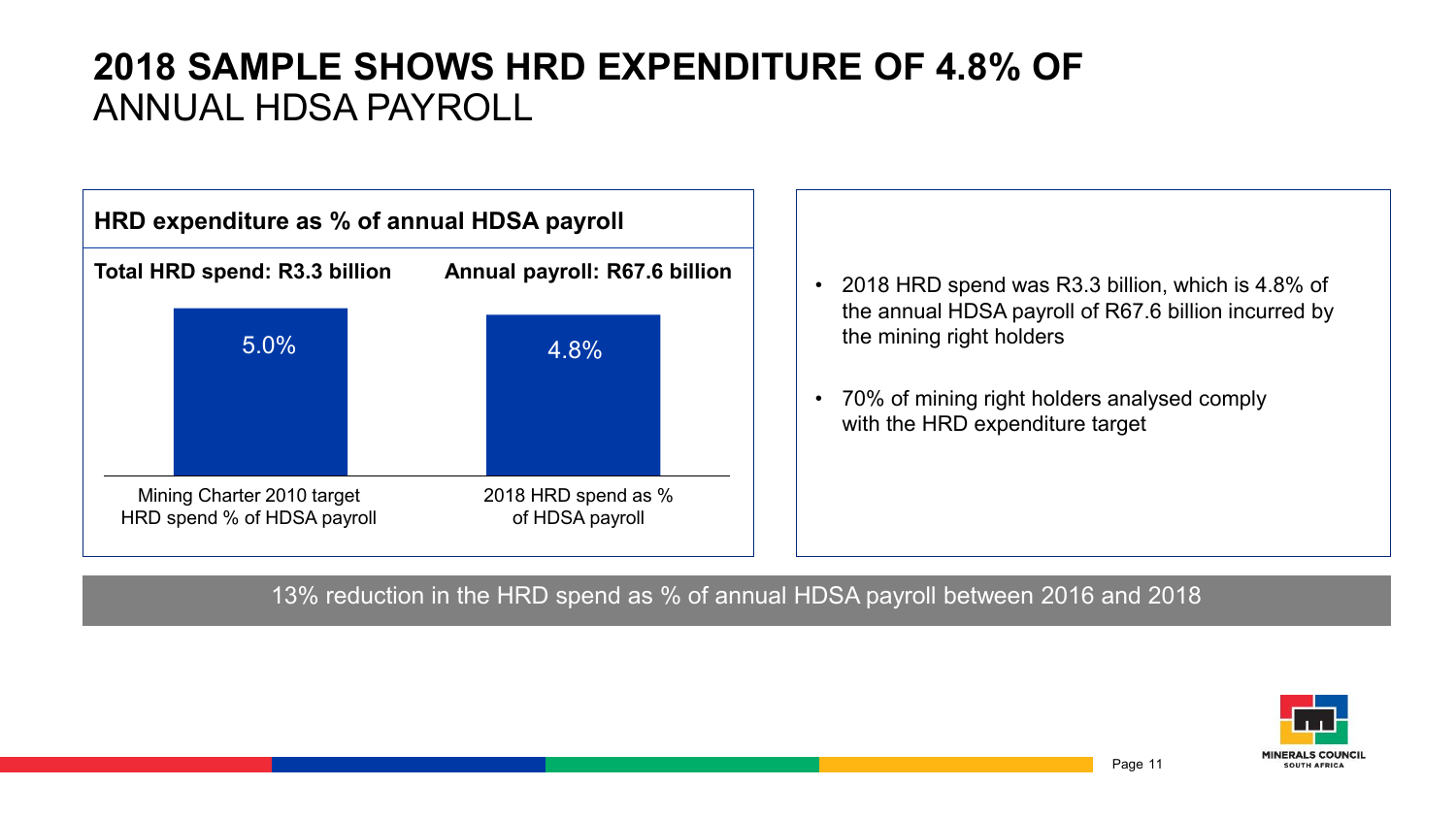#### **78% of community development programmes aligned to community needs**

#### **R1.16 billion spent on these programmes, by profit-making mining right holders**



**SOUTH AFRICA**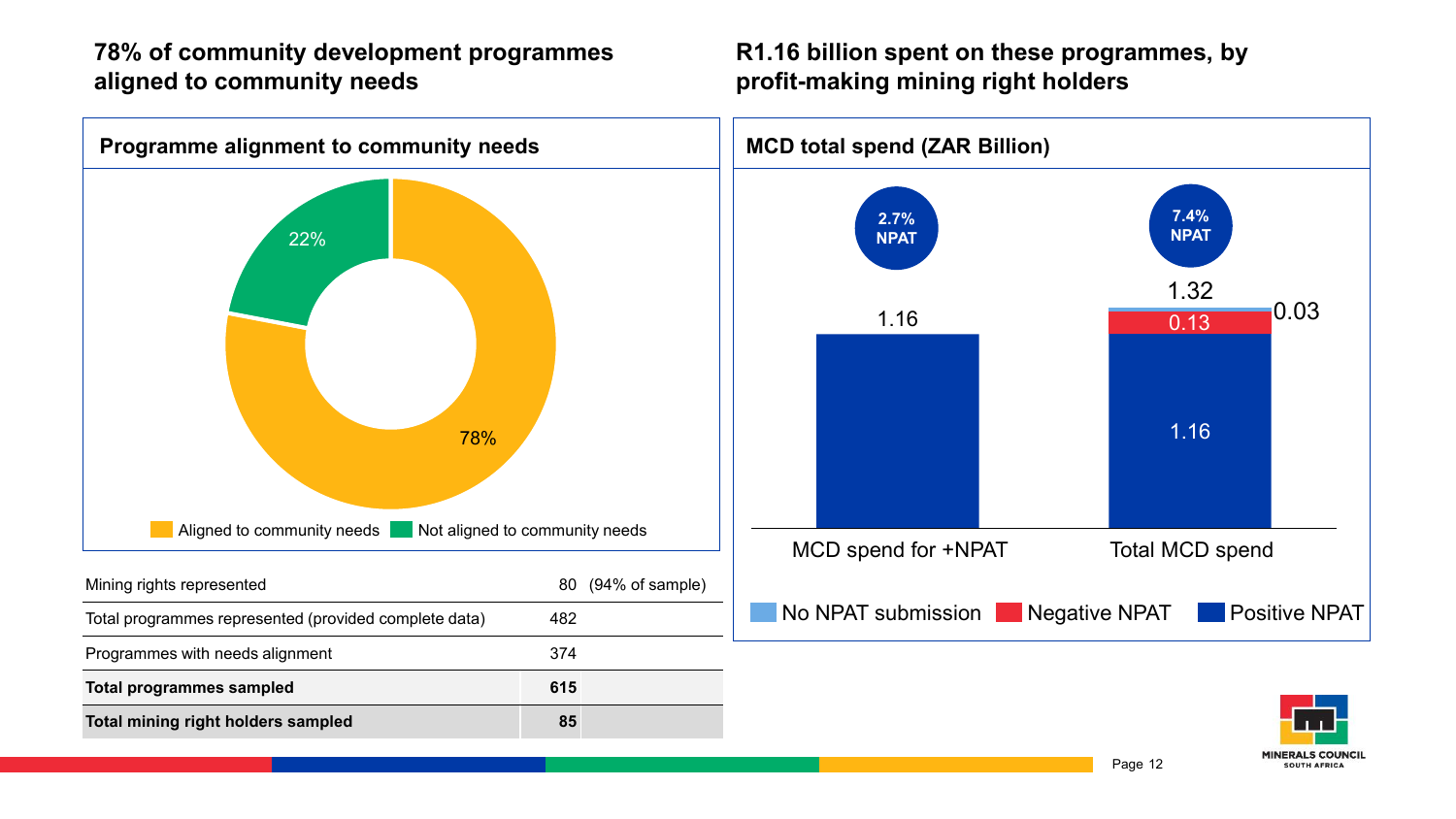### **INFRASTRUCTURE MAIN FOCUS OF**  MINE COMMUNITY DEVELOPMENT PROGRAMMES



programmes and companies may need to spend more on such programmes

rammes include unspecified programmes, dividend distributions, trust funds, donations, general funding, contributions and religious progr